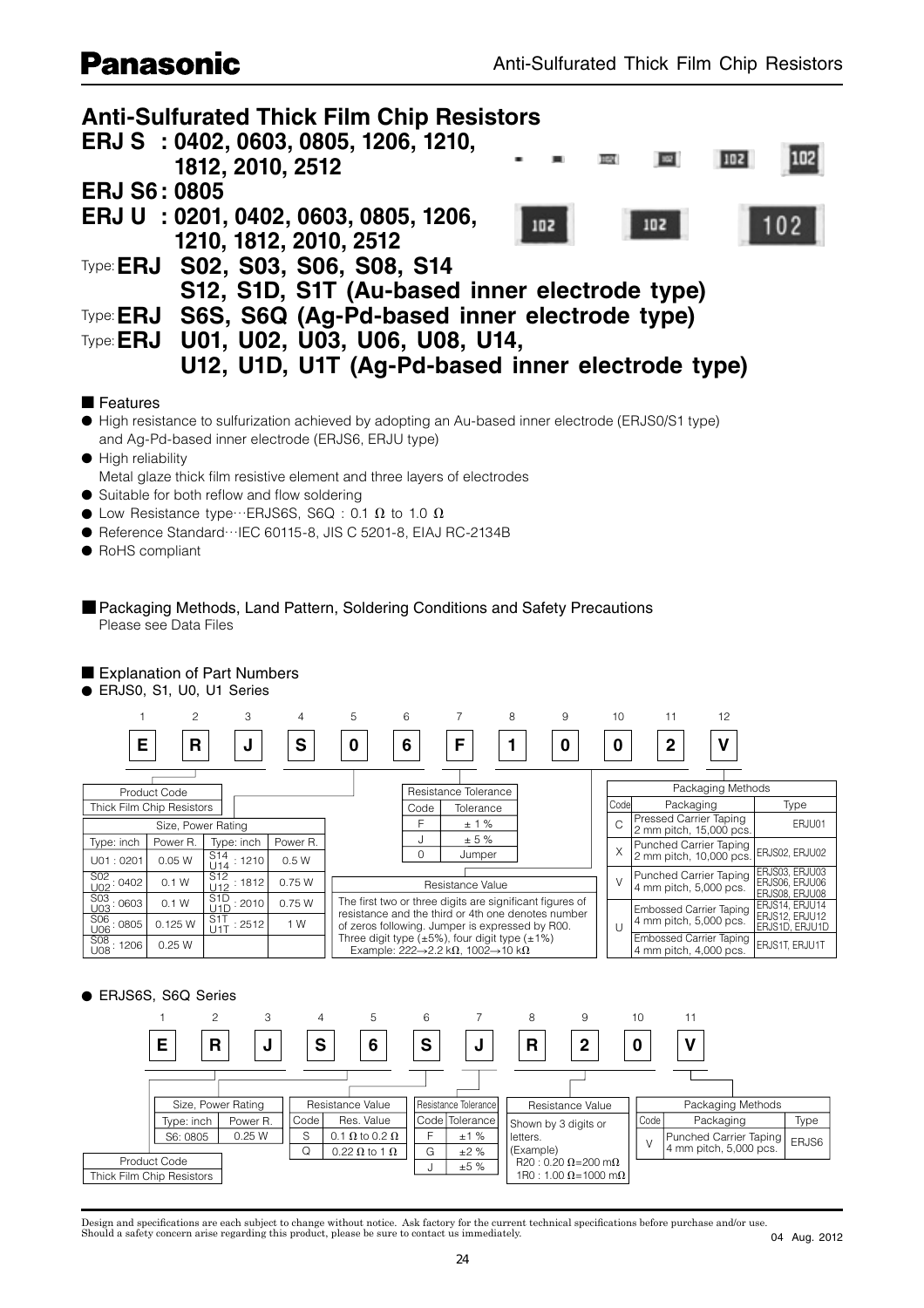# **Panasonic**



## ■ Ratings

### ■ Construction ■ Dimensions in mm (not to scale)



| Type                                      | Dimensions (mm)        |                        |                  |                  |                  | Mass (Weight) |
|-------------------------------------------|------------------------|------------------------|------------------|------------------|------------------|---------------|
| (inch size)                               |                        | W                      | a                | b                | t                | [g/1000 pcs.] |
| ERJU01 (0201)                             | $0.60^{+0.03}$         | $0.30^{+0.03}$         | $0.10^{+0.05}$   | $0.15^{\pm0.05}$ | $0.23^{\pm0.03}$ | 0.15          |
| ERJS02 (0402)<br>ERJU02 <sup>(0402)</sup> | $1.00^{+0.05}$         | $0.50^{+0.05}$         | $0.20^{+0.10}$   | $0.25^{\pm0.10}$ | $0.35^{+0.05}$   | 0.8           |
| ERJS03 (0603)<br>ERJU03 <sup>(0603)</sup> | $1.60^{+0.15}$         | $0.80^{+0.15}_{-0.05}$ | $0.30^{+0.20}$   | $0.30^{+0.15}$   | $0.45^{\pm0.10}$ | 2             |
| ERJS06 (0805)<br>ERJU06 <sup>(0805)</sup> | $2.00^{+0.20}$         | $1.25^{\pm0.10}$       | $0.40^{+0.20}$   | $0.40^{+0.20}$   | $0.60^{+0.10}$   | 4             |
| ERJS6□ (0805)                             | $2.00^{+0.20}$         | $1.25^{\pm0.10}$       | $0.45^{\pm0.20}$ | $0.45^{\pm0.20}$ | $0.55^{\pm0.10}$ | 6             |
| ERJS08 (1206)<br>ERJU08 <sup>(1206)</sup> | $3.20_{-0.20}^{+0.05}$ | $1.60_{-0.15}^{+0.05}$ | $0.50^{+0.20}$   | $0.50^{+0.20}$   | $0.60^{+0.10}$   | 10            |
| ERJS14 (1210)<br>ERJU14 <sup>(1210)</sup> | $3.20^{+0.20}$         | $2.50^{+0.20}$         | $0.50^{+0.20}$   | $0.50^{+0.20}$   | $0.60^{+0.10}$   | 16            |
| ERJS12 (1812)<br>ERJU12 <sup>(1812)</sup> | $4.50^{+0.20}$         | $3.20^{+0.20}$         | $0.50^{+0.20}$   | $0.50^{+0.20}$   | $0.60^{+0.10}$   | 27            |
| ERJS1D (2010)<br>ERJU1D <sup>(2010)</sup> | $5.00^{+0.20}$         | $2.50^{+0.20}$         | $0.60^{+0.20}$   | $0.60^{+0.20}$   | $0.60^{+0.10}$   | 27            |
| ERJS1T (2512)<br>ERJU1T <sup>(2512)</sup> | $6.40^{+0.20}$         | $3.20^{+0.20}$         | $0.65^{\pm0.20}$ | $0.60^{+0.20}$   | $0.60^{+0.10}$   | 45            |

| Type<br>(inch size) | PowerRating<br>at 70 $\degree$ C<br>(W) | Limiting<br>Element<br>Voltage <sup>(1)</sup><br>(V) | Maximum<br>Overload<br>Voltage <sup>(2)</sup><br>(V) | Resistance<br>Tolerance<br>$(\% )$ | Resistance<br>Range<br>$(\Omega)$           | T.C.R.<br>$(x10^{-6}/^{\circ}C)$                  | Category<br>Temperature<br>Range<br>$(^{\circ}C)$ |
|---------------------|-----------------------------------------|------------------------------------------------------|------------------------------------------------------|------------------------------------|---------------------------------------------|---------------------------------------------------|---------------------------------------------------|
| ERJU01<br>(0201)    | 0.05                                    | 25                                                   | 50                                                   | ±1<br>±5                           | 10 to 1 M (E24, E96)<br>1 to 1 $M$<br>(E24) |                                                   | $-55$ to $+125$                                   |
| ERJS02              |                                         |                                                      |                                                      | ±1                                 | 10 to 1 M (E24, E96)                        |                                                   |                                                   |
| ERJU02<br>(0402)    | 0.1                                     | 50                                                   | 100                                                  | ±5                                 | 1 to 3.3 M (E24)                            | $<10 \Omega$ :                                    | $-55$ to $+155$                                   |
| ERJS03              |                                         |                                                      |                                                      | ±1                                 | 10 to 1 M (E24, E96)                        | $-100$ to $+600$<br>10 $\Omega$ to 1 M $\Omega$ : | $-55$ to $+155$                                   |
| ERJU03<br>(0603)    | 0.1                                     | 75                                                   | 150                                                  | ±5                                 | 1 to 10 M (E24)                             |                                                   |                                                   |
| ERJS06              |                                         |                                                      | 150<br>200                                           | ±1                                 | 10 to 1 M (E24, E96)                        |                                                   | $-55$ to $+155$                                   |
| (0805)              | 0.125<br>ERJU06                         |                                                      |                                                      | ±5                                 | 1 to 10 M (E24)                             |                                                   |                                                   |
| ERJS08              |                                         |                                                      | ±1                                                   | 10 to 1 M (E24, E96)               | ±200(±5%)                                   |                                                   |                                                   |
| ERJU08<br>(1206)    | 0.25                                    | 200                                                  | 400                                                  | ±5                                 | 1 to 10 M (E24)                             | $±100(±1%)*$                                      | $-55$ to $+155$                                   |
| ERJS14              |                                         |                                                      | 400                                                  | ±1                                 | 10 to 1 M (E24, E96)                        | *ERJU01.<br>ERJS02.                               |                                                   |
| ERJU14<br>(1210)    | 0.5                                     | 200                                                  |                                                      | ±5                                 | 1 to 10 M (E24)                             | ERJU02:<br>±200                                   | $-55$ to $+155$                                   |
| ERJS12              | 0.75<br>ERJU12<br>200<br>(1812)         |                                                      |                                                      | ±1                                 | 10 to 1 M (E24, E96)                        |                                                   |                                                   |
|                     |                                         | 500                                                  | ±5                                                   | 1 to 10 M (E24)                    | 1 M $\Omega$ <:                             | $-55$ to $+155$                                   |                                                   |
| ERJS1D              | 0.75<br>ERJU1D<br>200<br>(2010)         |                                                      | 500                                                  | ±1                                 | 10 to 1 M (E24, E96)                        | $-400$ to $+150$                                  |                                                   |
|                     |                                         |                                                      |                                                      | ±5                                 | 1 to 10 M (E24)                             |                                                   | $-55$ to $+155$                                   |
| ERJS1T              |                                         |                                                      | ±1                                                   | 10 to 1 M (E24, E96)               |                                             |                                                   |                                                   |
| ERJU1T<br>(2512)    | 1.0                                     | 200                                                  | 500                                                  | ±5                                 | 1 to 10 M (E24)                             |                                                   | $-55$ to $+155$                                   |

(1) Rated Continuous Working Voltage (RCWV) shall be determined from RCWV=√Power Rating × Resistance Values, or Limiting Element Voltage listed above, whichever less.

(2) Overload (Short-time Overload) Test Voltage (SOTV) shall be determined from SOTV=2.5 × Power Rating or max. Overload Voltage listed above whichever less.

<Low Resistance type>

| Type<br>(inch size)  | PowerRating<br>at 70 $^{\circ}$ C<br>(W) | Resistance<br>Tolerance<br>(9/6) | Resistance<br>Range<br>$(\Omega)$ | T.C.R.<br>$(x10^{-6}/^{\circ}C)$ | Category<br>Temperature<br>Range<br>(°C) |
|----------------------|------------------------------------------|----------------------------------|-----------------------------------|----------------------------------|------------------------------------------|
| <b>ERJS6S (0805)</b> | 0.25                                     | ±1, ±2, ±5                       | $0.1$ to $0.2$ (E24)              | ±150                             | $-55$ to $+155$                          |
| ERJS6Q (0805)        |                                          |                                  | 0.22 to 1 (E24)                   |                                  |                                          |

Design and specifications are each subject to change without notice. Ask factory for the current technical specifications before purchase and/or use.<br>Should a safety concern arise regarding this product, please be sure to